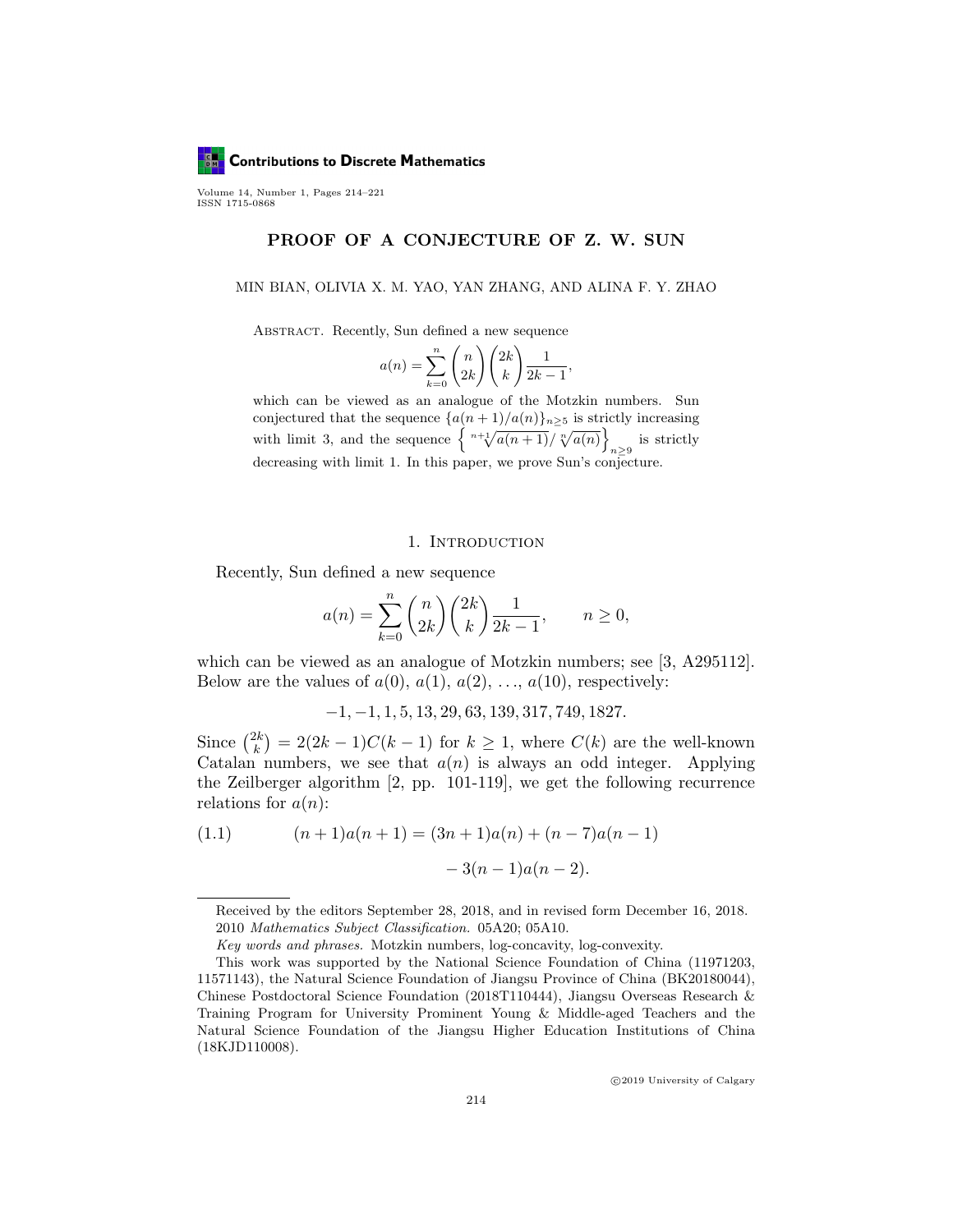Recall that a sequence  $\{a_i\}_{0\leq i\leq m}$  of positive numbers is said to be logconcave if

$$
\frac{a_0}{a_1} \le \frac{a_1}{a_2} \le \cdots \le \frac{a_{m-1}}{a_m}.
$$

and a sequence  ${b_i}_{0 \leq i \leq m}$  of positive numbers is said to be log-convex if

$$
\frac{b_0}{b_1} \ge \frac{b_1}{b_2} \ge \cdots \ge \frac{b_{m-1}}{b_m}.
$$

Motivated by some conjectures of Sun [4], Sun presented the following conjecture (see [3, A295112]):

**Conjecture 1.1.** The sequence  $\{a(n+1)/a(n)\}_{n\geq 5}$  is strictly increasing with limit 3, and the sequence  $\left\{\sqrt[n+1]{a(n+1)}/\sqrt[n]{a(n)}\right\}$  $n \geq 9$  is strictly decreasing with limit 1.

The aim of this paper is to prove Conjecture 1.1.

2. A LOWER BOUND AND AN UPPER BOUND FOR  $a(n)/a(n-1)$ 

In order to prove Conjecture 1.1, we first give a lower bound and an upper bound for  $a(n)/a(n-1)$ . These bounds are discovered by using the method given by Chen and Xia in [1].

Lemma 2.1. For  $n \geq 13$ ,

(2.1) 
$$
f(n) < \frac{a(n)}{a(n-1)} < f(n+1),
$$

where

(2.2) 
$$
f(n) = 3 - \frac{9}{2(n-1)} - \frac{9}{8(n-1)^2} - \frac{1089}{32(n-1)^3}.
$$

Proof. We prove this lemma by induction. It is easy to check that Lemma 2.1 is true when  $n = 13, 14, 15$ . Suppose that Lemma 2.1 holds for all  $13 \leq n \leq m$ , that is,

(2.3) 
$$
f(13) < \frac{a(13)}{a(12)} < f(14) < \dots < \frac{a(m-1)}{a(m-2)} \\
&< f(m) < \frac{a(m)}{a(m-1)} < f(m+1).
$$

In order to prove Lemma 2.1, it suffices to prove (2.1) holds when  $n = m+1$ . From (2.3),

$$
(2.4) \quad \frac{1}{f(13)} > \frac{a(12)}{a(13)} > \frac{1}{f(14)} > \dots > \frac{1}{f(m-1)} > \frac{a(m-2)}{a(m-1)}
$$

$$
> \frac{1}{f(m)} > \frac{a(m-1)}{a(m)} > \frac{1}{f(m+1)}.
$$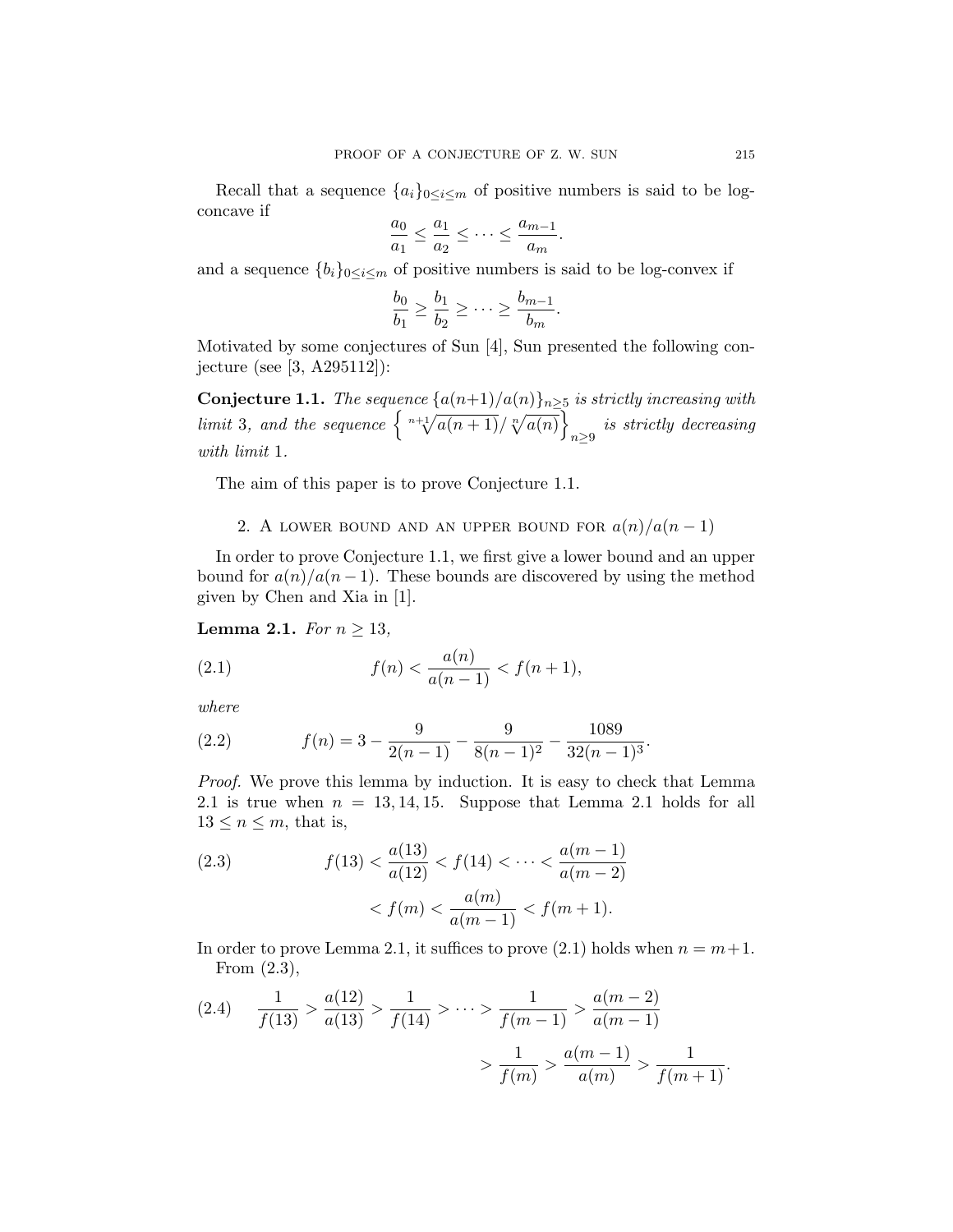In view of  $(1.1)$  and  $(2.4)$ ,

$$
\frac{a(m+1)}{a(m)} - f(m+1) = \frac{3m+1}{m+1} + \frac{m-7}{m+1} \frac{a(m-1)}{a(m)}
$$

$$
- \frac{3(m-1)}{m+1} \frac{a(m-2)}{a(m-1)} \frac{a(m-1)}{a(m)} - f(m+1)
$$

$$
> \frac{3m+1}{m+1} + \frac{m-7}{m+1} \frac{1}{f(m+1)}
$$

$$
- \frac{3(m-1)}{m+1} \frac{1}{f(m-1)} \frac{1}{f(m)} - f(m+1)
$$

$$
= \frac{p_1(m)}{32m^3(m+1)p_2(m)} > 0,
$$

where

$$
\begin{aligned} p_1(m) & = 15859712 m^{10} - 312705024 m^9 + 1891893248 m^8 - 5844299776 m^7 \\ & + 13594221568 m^6 - 24253871232 m^5 + 32556598368 m^4 \\ & - 36216659680 m^3 - 8146605888 m^2 \\ & + 9139795137 m - 134086948479 \end{aligned}
$$

and

$$
p_2(m) = (32m^3 - 48m^2 - 12m - 363)(32m^3 - 240m^2 + 564m - 787)(32m^3 - 144m^2 + 180m - 431).
$$

Therefore, for  $m \geq 13$ ,

(2.5) 
$$
\frac{a(m+1)}{a(m)} > f(m+1).
$$

Moreover,

$$
\frac{a(m+1)}{a(m)} - f(m+2) = \frac{3m+1}{m+1} + \frac{m-7}{m+1} \frac{a(m-1)}{a(m)}
$$

$$
- \frac{3(m-1)}{m+1} \frac{a(m-2)}{a(m-1)} \frac{a(m-1)}{a(m)} - f(m+2)
$$

$$
< \frac{3m+1}{m+1} + \frac{m-7}{m+1} \frac{1}{f(m)}
$$

$$
- \frac{3(m-1)}{m+1} \frac{1}{f(m)} \frac{1}{f(m+1)} - f(m+2)
$$

$$
= \frac{p_3(m)}{32(m+1)^3 p_4(m)} < 0,
$$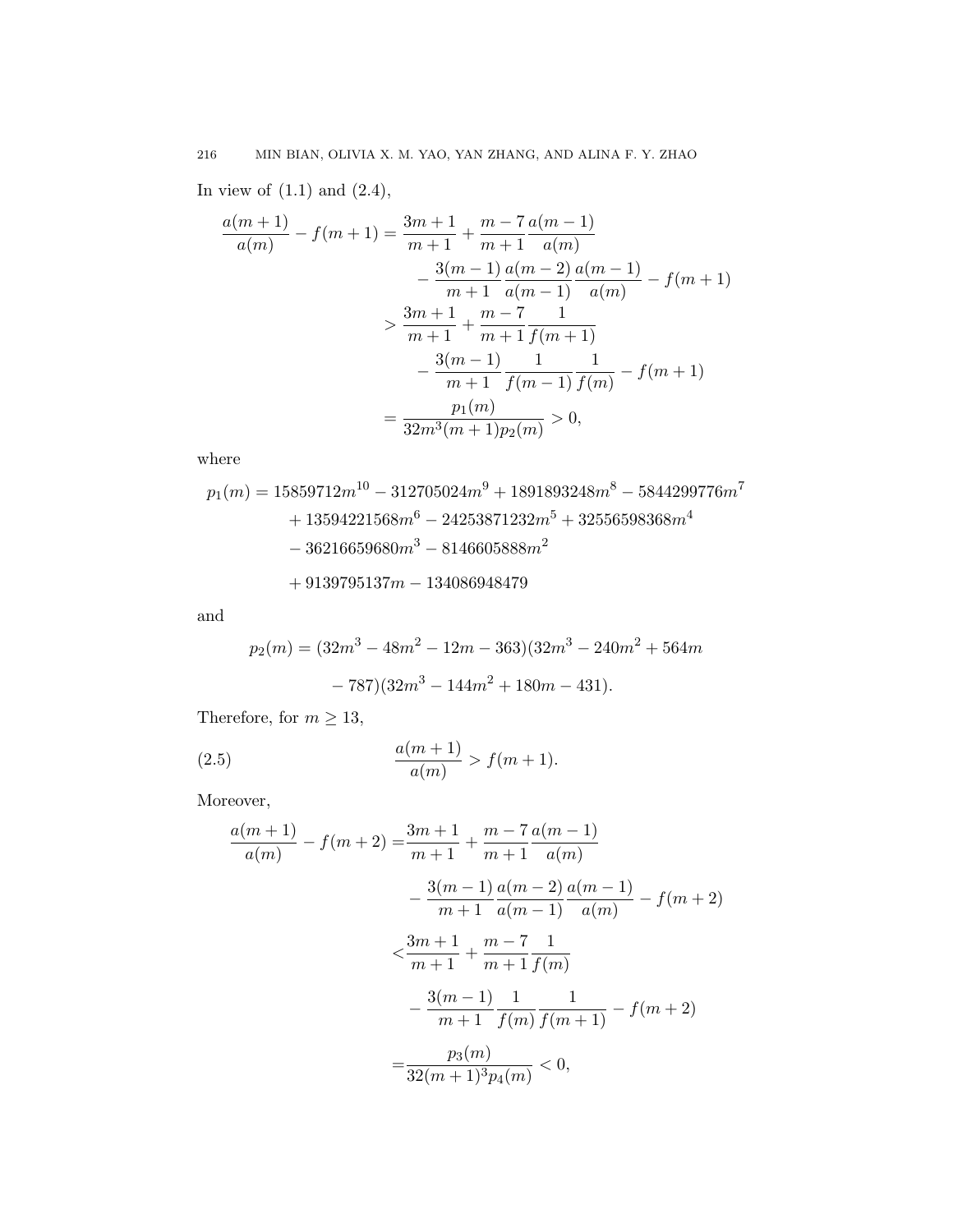where

$$
p_3(m) = -98304m^7 + 970752m^6 - 7003136m^5 + 13598720m^4
$$

$$
- 31614848m^3 + 87566144m^2 - 40875092m + 187658537
$$

and

$$
p_4(m) = (32m^3 - 144m^2 + 180m - 431)(32m^3 - 48m^2 - 12m - 363).
$$

Thus, for  $m \geq 13$ ,

(2.6) 
$$
\frac{a(m+1)}{a(m)} < f(m+2).
$$

It follows from  $(2.5)$  and  $(2.6)$  that  $(2.1)$  holds when  $n = m + 1$  and Lemma 2.1 is proved by induction.  $\Box$ 

# 3. Proof of Conjecture 1.1

It is easy to check that

(3.1) 
$$
\frac{a(n)}{a(n-1)} < \frac{a(n+1)}{a(n)} \qquad 4 \le n \le 13
$$

and

(3.2) 
$$
\frac{n+\sqrt[1]{a(n+1)}}{\sqrt[n]{a(n)}} > \frac{n+\sqrt[2]{a(n+2)}}{n+\sqrt[1]{a(n+1)}} \qquad 9 \le n \le 13.
$$

It follows from (2.1), (2.2), and (3.1) that the sequence  $\{a(n+1)/a(n)\}_n > 5$ is strictly increasing with limit 3.

From (2.1), we find that for  $n \geq 13$ ,

(3.3) 
$$
\left(\frac{a(n+1)}{a(n)}\right)^{(n+1)(n+2)} > [f(n+1)]^{(n+1)(n+2)},
$$

(3.4) 
$$
\frac{a(n+1)}{a(n)} < f(n+2) < \frac{a(n+2)}{a(n+1)} < f(n+3)
$$

and

(3.5) 
$$
\frac{a(14)}{a(13)} < f(15) < \frac{a(15)}{a(14)} < f(16) < \dots < \frac{a(n)}{a(n-1)}
$$

$$
\langle f(n+1) \rangle \frac{a(n+1)}{a(n)}.
$$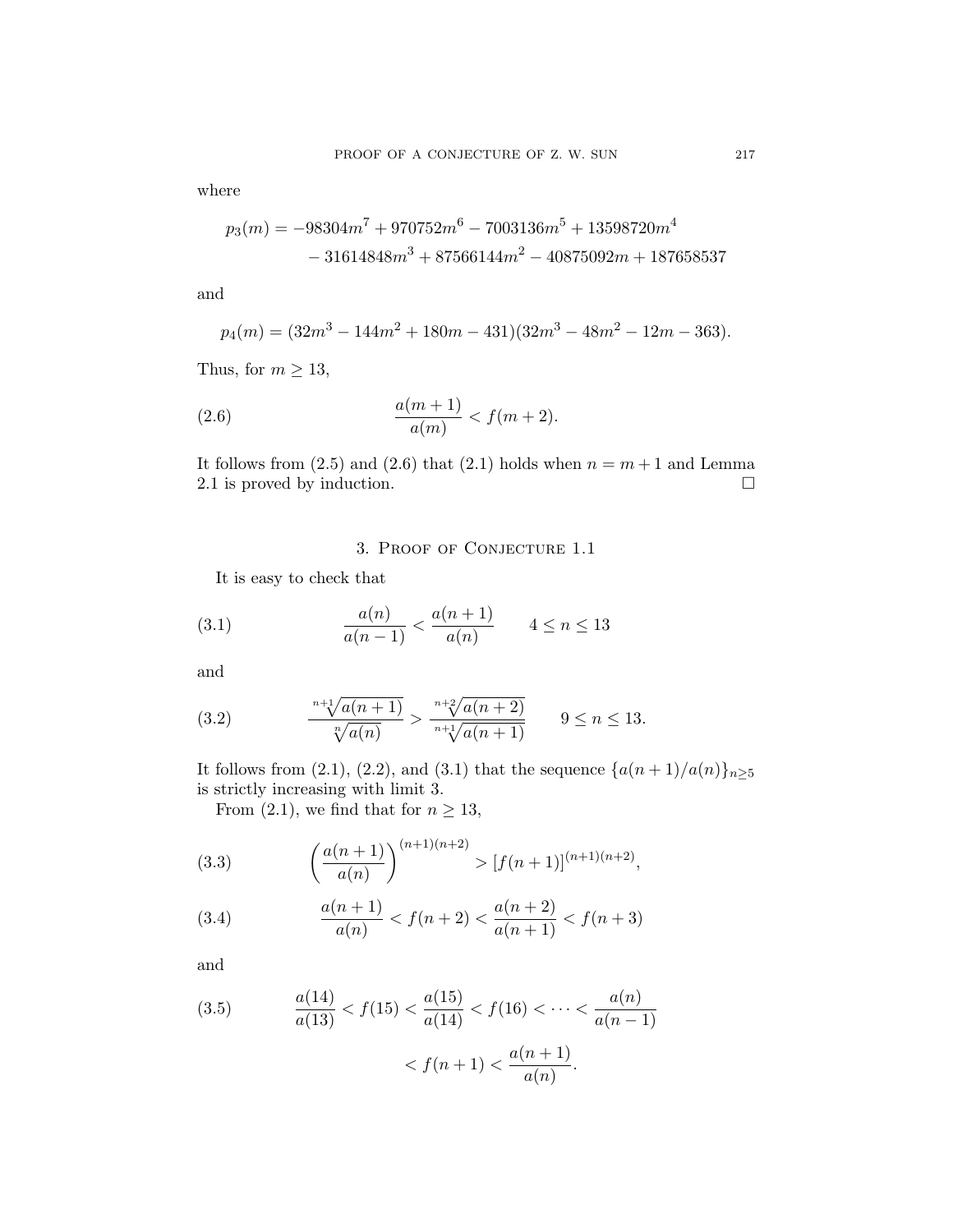In view of  $(3.3)$ – $(3.5)$ ,

$$
(3.6) \qquad \left(\frac{a(n+2)}{a(n+1)}\right)^{n(n+1)}a(n+1)^2 < [f(n+3)]^{n(n+1)}a(n+1)^2
$$
\n
$$
= [f(n+3)]^{n(n+1)}a(13)^2 \left(\frac{a(14)}{a(13)}\frac{a(15)}{a(14)}\cdots\frac{a(n)}{a(n-1)}\right)^2 \frac{a(n+1)^2}{a(n)^2}
$$
\n
$$
< [f(n+3)]^{n(n+1)}a(13)^2[f(n+1)]^{2n-26}\frac{a(n+1)^2}{a(n)^2}
$$
\n
$$
< [f(n+3)]^{n^2+n+2}a(13)^2[f(n+1)]^{2n-26}.
$$

It is easy to check that for  $n\geq 13,$ 

(3.7) 
$$
\frac{f(n+1)}{f(n+3)} > 1 - \frac{4}{n^2 + n + 2}.
$$

Combining (3.3), (3.6), and (3.7), we see that for  $n \geq 13$ ,

$$
(3.8) \qquad \left(\frac{a(n+1)}{a(n)}\right)^{(n+1)(n+2)} - \left(\frac{a(n+2)}{a(n+1)}\right)^{n(n+1)} a(n+1)^2
$$
  
\n
$$
> [f(n+1)]^{(n+1)(n+2)} - [f(n+3)]^{n^2+n+2} a(13)^2 [f(n+1)]^{2n-26}
$$
  
\n
$$
(3.9) \qquad = [f(n+1)]^{2n-26} [f(n+3)]^{n^2+n+2}
$$
  
\n
$$
\times \left( \left(\frac{f(n+1)}{f(n+3)}\right)^{n^2+n+2} [f(n+1)]^{26} - a(13)^2 \right)
$$
  
\n
$$
> [f(n+1)]^{2n-26} [f(n+3)]^{n^2+n+2}
$$
  
\n
$$
\times \left( \left(1 - \frac{4}{n^2+n+2}\right)^{n^2+n+2} [f(n+1)]^{26} - a(13)^2 \right).
$$

It is easy to check that for  $d > c > 0$ ,

(3.10) 
$$
d^{n+1} - c^{n+1} = (d - c)(d^n + d^{n-1}c + \dots + dc^{n-1} + c^n) > (n+1)(d - c)c^n.
$$

For any fixed positive number  $n > 4$ , setting  $d = 1 - \frac{4}{n+1}$  and  $c = 1 - \frac{4}{n}$  $\frac{4}{n}$  in  $(3.10)$ , we obtain

(3.11)  
\n
$$
\left(1 - \frac{4}{n+1}\right)^{n+1} - \left(1 - \frac{4}{n}\right)^{n+1} > (n+1)\left(\frac{4}{n} - \frac{4}{n+1}\right)\left(1 - \frac{4}{n}\right)^n
$$
\n
$$
= \frac{4}{n}\left(1 - \frac{4}{n}\right)^n,
$$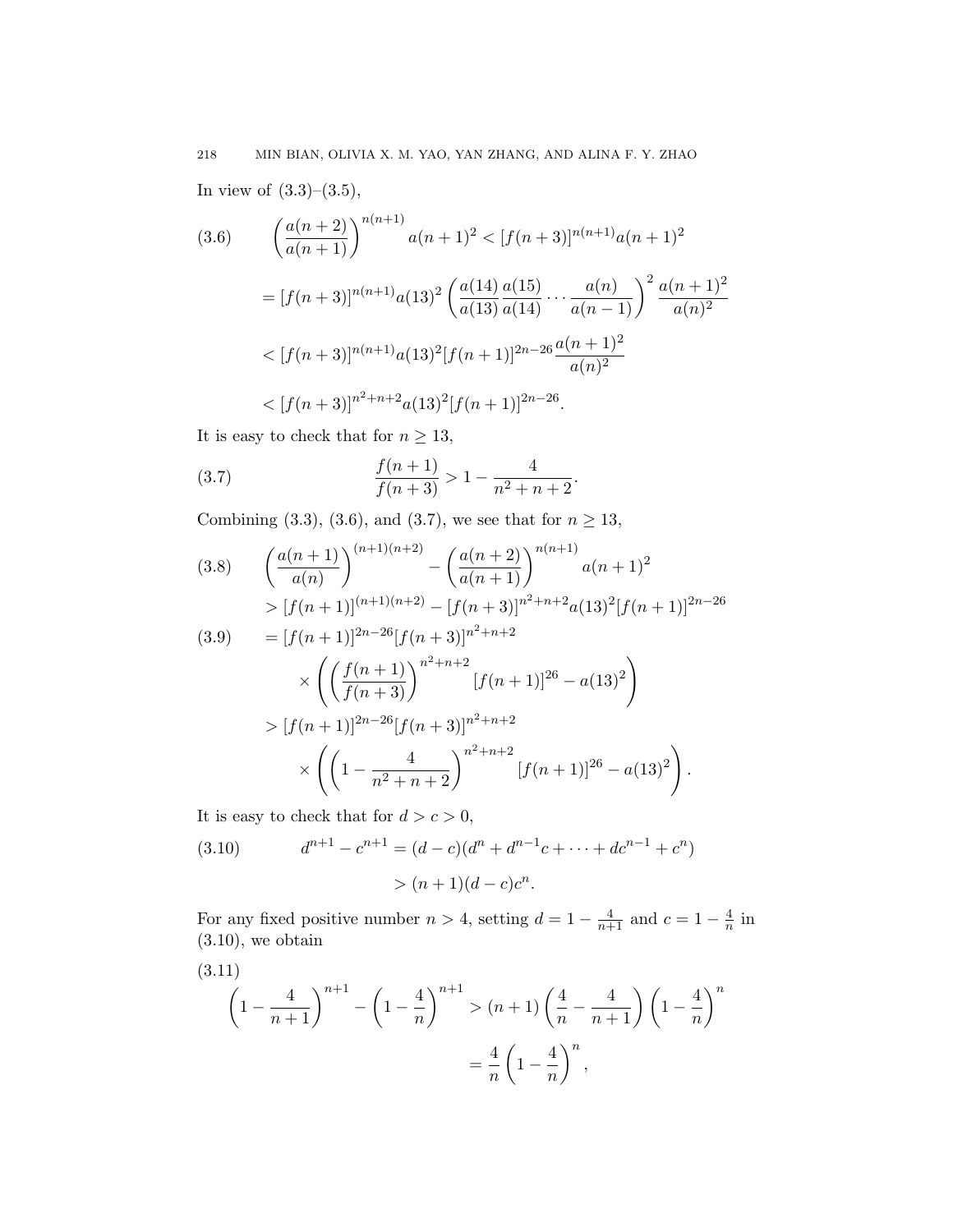which yields

(3.12) 
$$
\left(1 - \frac{4}{n+1}\right)^{n+1} > \left(1 - \frac{4}{n}\right)^n.
$$

So, the sequence  $\{(1-\frac{4}{n})\}$  $\frac{4}{n}\big)^n\}_{n\geq 4}$  is increasing and the subsequence

$$
\left\{ \left( 1 - \frac{4}{n^2 + n + 2} \right)^{n^2 + n + 2} \right\}_{n \ge 13}
$$

is increasing. This implies that for  $n \geq 13$ ,

$$
(3.13) \quad \left(1 - \frac{4}{n^2 + n + 2}\right)^{n^2 + n + 2} \ge \left(1 - \frac{4}{13^2 + 13 + 2}\right)^{184} = \left(\frac{45}{46}\right)^{184}.
$$
  
Based on (2.1), (3.8), and (3.13)

Based on (2.1), (3.8), and (3.13),

$$
(3.14)
$$
\n
$$
\left(\frac{a(n+1)}{a(n)}\right)^{(n+1)(n+2)} - \left(\frac{a(n+2)}{a(n+1)}\right)^{n(n+1)}a(n+1)^2
$$
\n
$$
> [f(n+1)]^{2n-26}[f(n+3)]^{n^2+n+2}\left(\left(\frac{45}{46}\right)^{184}f(n+1)^{26} - a(13)^2\right)
$$
\n
$$
> [f(n+1)]^{2n-26}[f(n+3)]^{n^2+n+2}\left(\left(\frac{45}{46}\right)^{184}f(13)^{26} - a(13)^2\right).
$$

It is easy to verify that

(3.15) 
$$
\left(\frac{45}{46}\right)^{184} f(13)^{26} - a(13)^2 > 0.
$$

In view of (3.14) and (3.15),

(3.16) 
$$
\left(\frac{a(n+1)}{a(n)}\right)^{(n+1)(n+2)} > \left(\frac{a(n+2)}{a(n+1)}\right)^{n(n+1)}a(n+1)^2.
$$

We can rewrite (3.16) as follows

(3.17) 
$$
\frac{n+\sqrt[1]{a(n+1)}}{\sqrt[n]{a(n)}} > \frac{n+\sqrt[2]{a(n+2)}}{n+\sqrt[1]{a(n+1)}} \qquad n \ge 13.
$$

From (3.2) and (3.17), the sequence  $\left\{\sqrt[n+1]{a(n+1)}/\sqrt[n]{a(n)}\right\}$ is strictly  $n \geq 9$ decreasing.

By (2.1),

$$
a(n+1) = a(12) \frac{a(13)}{a(12)} \frac{a(14)}{a(13)} \cdots \frac{a(n+1)}{a(n)} < a(12) f(14) f(15) \cdots f(n+2) \\
 < a(12) [f(n+2)]^{n-11}
$$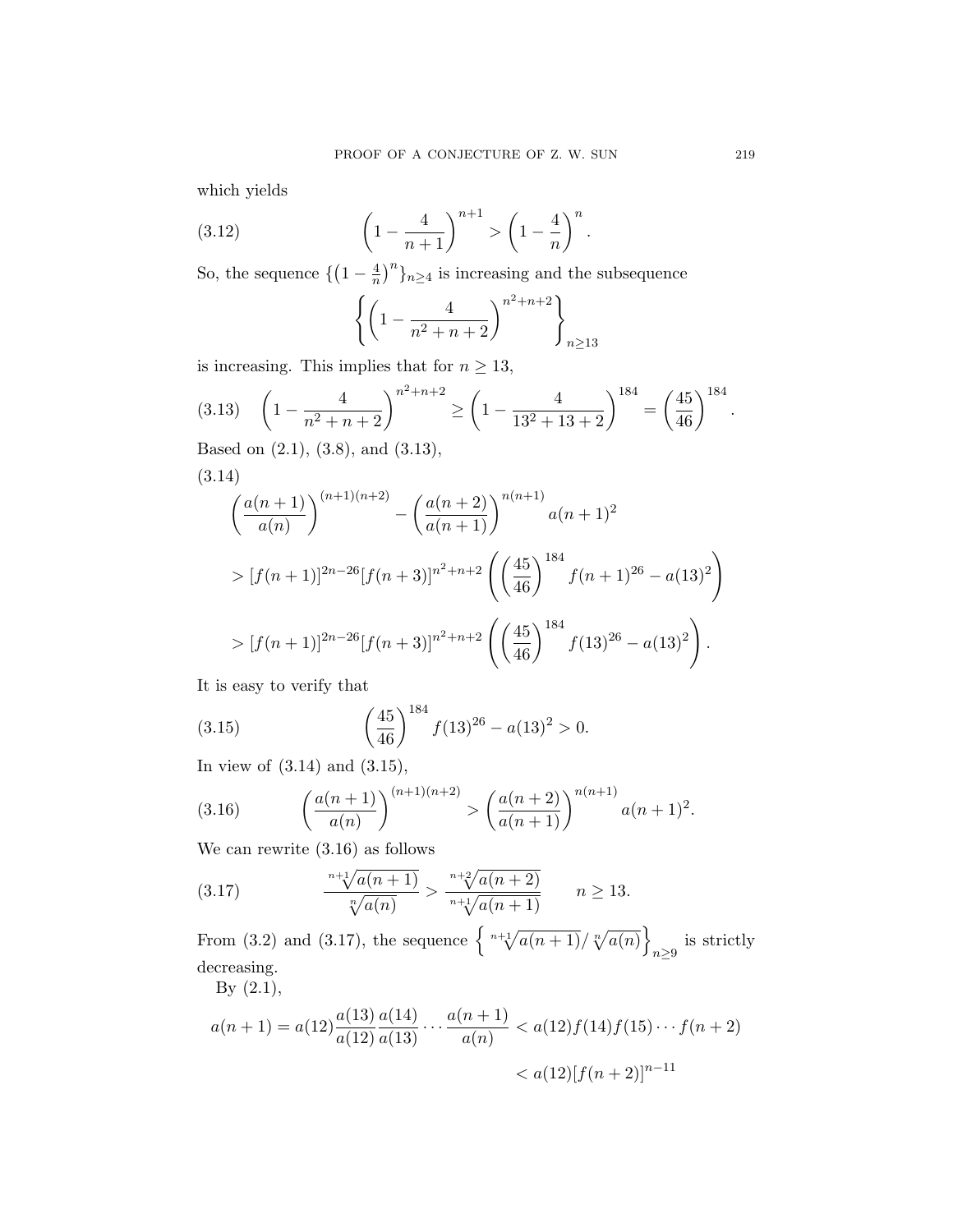and

$$
0 < \ln a(n+1)^{\frac{1}{n(n+1)}} = \frac{\ln a(n+1)}{n(n+1)} < \frac{(n-11)\ln a(12)f(n+2)}{n(n+1)},
$$

which yields

$$
\lim_{n \to +\infty} \ln a(n+1)^{\frac{1}{n(n+1)}} = 0
$$

and

(3.18) 
$$
\lim_{n \to +\infty} a(n+1)^{-\frac{1}{n(n+1)}} = 1.
$$

In view of  $(2.1)$ ,

(3.19) 
$$
f(n)^{\frac{1}{n}} < \left(\frac{a(n+1)}{a(n)}\right)^{\frac{1}{n}} < f(n+1)^{\frac{1}{n}}.
$$

Moreover,

(3.20) 
$$
\lim_{n \to +\infty} f(n)^{\frac{1}{n}} = \lim_{n \to +\infty} f(n+1)^{\frac{1}{n}} = 1.
$$

Thanks to (3.19) and (3.20),

(3.21) 
$$
\lim_{n \to +\infty} \left( \frac{a(n+1)}{a(n)} \right)^{\frac{1}{n}} = 1.
$$

It follows from  $(3.18)$  and  $(3.21)$  that

$$
\lim_{n \to +\infty} \frac{a(n+1)^{\frac{1}{n+1}}}{a(n)^{\frac{1}{n}}} = \lim_{n \to +\infty} \left(\frac{a(n+1)}{a(n)}\right)^{\frac{1}{n}} a(n+1)^{-\frac{1}{n(n+1)}}
$$

$$
= \lim_{n \to +\infty} \left(\frac{a(n+1)}{a(n)}\right)^{\frac{1}{n}} \lim_{n \to +\infty} a(n+1)^{-\frac{1}{n(n+1)}} = 1.
$$

This completes the proof.

### **REFERENCES**

- 1. W. Y. C. Chen and E. X. W. Xia, The 2-log-convexity of the Apéry numbers, Proc. Amer. Math. Soc. 139 (2011), 391-400.
- 2. M. Petkošek, H. S. Wilf and D. Zeilberger,  $A = B$ , A. K. Peters, Wellesley, 1996.
- 3. N. J. A. Sloane, On-Line Encyclopedia of Integer Sequences, http://oeis.org (A295112).
- 4. Z. W. Sun, Conjectures involving arithmetical sequences, Numbers Theory: Arithmetic in Shangri-La (eds., S. Kanemitsu, H. Li and J. Liu), Proc. 6th China–Japan Seminar (Shanghai, August 15–17, 2011), World Sci., Singapore, 2013, pp. 244–258.

Department of Mathematics Jiangsu University Zhenjiang, Jiangsu 212013, P. R. China E-mail address: bianminjs@163.com

Department of Mathematics Jiangsu University Zhenjiang, Jiangsu 212013, P. R. China